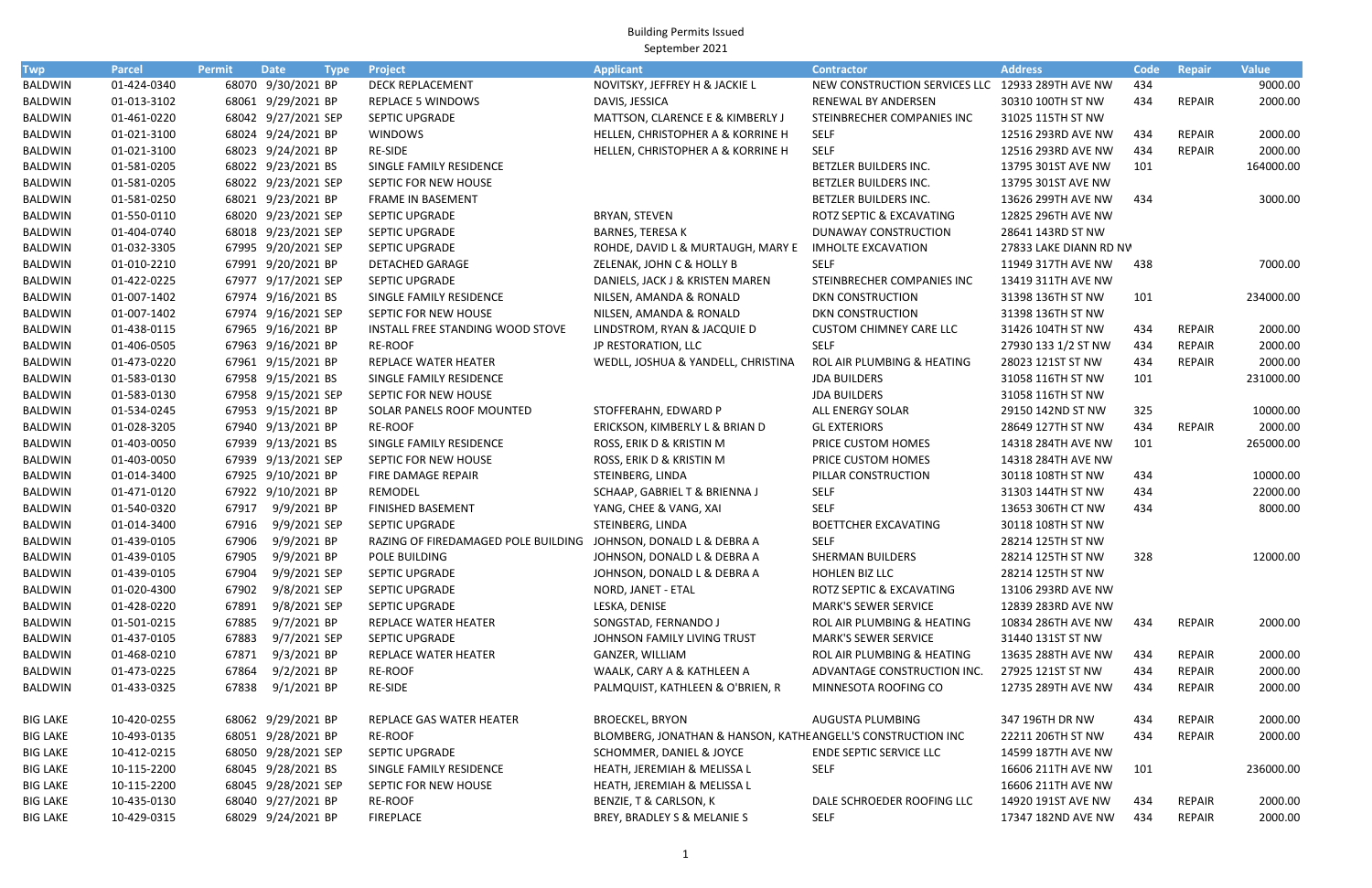Building Permits Issued September 2021

| <b>BIG LAKE</b>   | 10-441-0140 |       | 68027 9/24/2021 BP  | REPLACE FURNACE AND A/C                                           | BLAKENEY, BILLY M & GRETCHEN A       | COMFORT MATTERS HEATING & COC 20517 COUNTY ROAD 43 1434  |                            |     | <b>REPAIR</b> | 2000.00   |
|-------------------|-------------|-------|---------------------|-------------------------------------------------------------------|--------------------------------------|----------------------------------------------------------|----------------------------|-----|---------------|-----------|
| <b>BIG LAKE</b>   | 10-102-3423 |       | 68017 9/23/2021 SEP | SEPTIC UPGRADE                                                    | <b>BARKER, VICKI</b>                 | STEINBRECHER COMPANIES INC                               | 22210 156TH ST NW          |     |               |           |
| <b>BIG LAKE</b>   | 10-102-3423 |       | 68016 9/23/2021 SEP | TYPE IV OPERATING PERMIT                                          | <b>BARKER, VICKI</b>                 | STEINBRECHER COMPANIES INC                               | 22210 156TH ST NW          |     |               |           |
| <b>BIG LAKE</b>   | 10-467-0210 |       | 68003 9/21/2021 BP  | RE-ROOF                                                           | TRAUBA, MARK R & CHERYL              | PERFECT EXTERIORS OF MINNESOTA 20749 196TH AVE NW        |                            | 434 | <b>REPAIR</b> | 2000.00   |
| <b>BIG LAKE</b>   | 10-463-0125 |       | 67993 9/20/2021 BP  | REPLACE 5 WINDOWS AND 1 PATIO DOOR                                | DUPONT, RONALD C & KATHY M           | BUILDERS & REMODELERS, INC.                              | 21112 207TH ST NW          | 434 | <b>REPAIR</b> | 2000.00   |
| <b>BIG LAKE</b>   | 10-110-3204 |       | 67992 9/20/2021 BP  | DECKS AND FINISH INTERIOR OF PORCH                                | THEIN, NATHAN & JANELLE              | THEIN COMPANIES                                          | 16684 COUNTY ROAD 83   434 |     |               | 13000.00  |
| <b>BIG LAKE</b>   | 10-421-0220 |       | 67987 9/20/2021 BP  | REPLACE GAS WATER HEATER                                          | LECHTENBERG, DAVID N & KATHLEEN R    | AUGUSTA PLUMBING                                         | 15225 196TH AVE NW         | 434 | <b>REPAIR</b> | 2000.00   |
| <b>BIG LAKE</b>   | 10-509-0240 |       | 67981 9/17/2021 BP  | <b>DETACHED GARAGE</b>                                            | COLLINS, MELISSA                     | <b>SELF</b>                                              | 17655 227TH AVE NW         | 438 |               | 10000.00  |
| <b>BIG LAKE</b>   | 10-442-0175 |       | 67966 9/16/2021 BP  | POLE BUILDING                                                     | <b>BRAUN, LINDA L</b>                | ONE STOP BUILDER                                         | 21467 152ND ST NW          | 328 |               | 7000.00   |
| <b>BIG LAKE</b>   | 10-103-3204 |       | 67964 9/16/2021 BS  | SINGLE FAMILY RESIDENCE                                           | UZZELL, JEREMY & CHERLYNN            | <b>SELF</b>                                              | 22126 167TH ST NW          | 101 |               | 324000.00 |
| <b>BIG LAKE</b>   | 10-103-3204 |       | 67964 9/16/2021 SEP | SEPTIC FOR NEW HOUSE                                              | UZZELL, JEREMY & CHERLYNN            | <b>SELF</b>                                              | 22126 167TH ST NW          |     |               |           |
| <b>BIG LAKE</b>   | 10-335-2111 |       | 67962 9/15/2021 BP  | REMODEL BATHROOM                                                  | BROWN, DAVID A & ANNETTE J           | RMB CONSTRUCTION LLC                                     | 20725 187TH AVE NW         | 434 |               | 4000.00   |
| <b>BIG LAKE</b>   | 10-401-1340 |       | 67959 9/15/2021 SEP | SEPTIC UPGRADE                                                    | ANDERSON, LEX E & TRAUT ANDERSON, S  | <b>WRUCK EXCAVATING</b>                                  | 18949 227TH AVE NW         |     |               |           |
| <b>BIG LAKE</b>   | 10-401-1590 |       | 67948 9/14/2021 BS  | SINGLE FAMILY RESIDENCE                                           | OTTO, ERIK & TRACEY                  | <b>HYTTSTEN HOMES</b>                                    | 22685 191ST ST NW          | 101 |               | 208000.00 |
| <b>BIG LAKE</b>   | 10-401-1590 |       | 67948 9/14/2021 SEP | SEPTIC FOR NEW HOUSE                                              | OTTO, ERIK & TRACEY                  | <b>HYTTSTEN HOMES</b>                                    | 22685 191ST ST NW          |     |               |           |
| <b>BIG LAKE</b>   | 10-419-0570 |       | 67930 9/13/2021 BP  | <b>INSTALL GAS FIREPLACE</b>                                      | LOVIG, JANICE & JEFFERY              | DJ'S HEATING & A/C                                       | 19298 180TH AVE NW         | 434 | <b>REPAIR</b> | 2000.00   |
| <b>BIG LAKE</b>   | 10-419-0448 | 67915 | 9/9/2021 SEP        | <b>SEPTIC UPGRADE</b>                                             | PETERSON, ROBERT & ASHER, DONNA      | <b>ENDE SEPTIC SERVICE LLC</b>                           | 19645 180TH AVE NW         |     |               |           |
| <b>BIG LAKE</b>   | 10-110-1107 | 67907 | 9/9/2021 BP         | RE-ROOF                                                           | CASTRO-TRIANA, MAYRA                 | TWIN CITIES HOME SOLUTIONS LLC 21923 COUNTY ROAD 15 1434 |                            |     | <b>REPAIR</b> | 2000.00   |
| <b>BIG LAKE</b>   | 10-416-0120 | 67901 | 9/8/2021 BP         | REPLACE WATER HEATER                                              | FOSS, ROBERT J & WENDI R             | NEIGHBORHOOD PLUMBING AND HE 18600 145TH ST NW           |                            | 434 | <b>REPAIR</b> | 2000.00   |
| <b>BIG LAKE</b>   | 10-416-0120 | 67900 | 9/8/2021 BP         | REPLACE FURNACE AND A/C                                           | FOSS, ROBERT J & WENDI R             | NEIGHBORHOOD PLUMBING AND HE 18600 145TH ST NW           |                            | 434 | <b>REPAIR</b> | 2000.00   |
| <b>BIG LAKE</b>   | 10-484-0125 | 67899 | 9/8/2021 BP         | <b>DETACHED GARAGE</b>                                            | HOWELL, JEFFREY & LEANNE             | <b>GEROUX CONSTRUCTION</b>                               | 19712 212TH AVE NW         | 438 |               | 6000.00   |
| <b>BIG LAKE</b>   | 10-136-1107 | 67881 | 9/7/2021 BP         | ADDITION TO DETACHED GARAGE                                       | GUIDARELLI, SAMUEL                   | ALBRECHT BUILDING & REMODELING 18831 146TH ST NW         |                            | 437 |               | 6000.00   |
| <b>BIG LAKE</b>   | 10-136-1107 | 67880 | 9/7/2021 BP         | ADDITION                                                          | GUIDARELLI, SAMUEL                   | ALBRECHT BUILDING & REMODELING 18831 146TH ST NW         |                            | 434 |               | 55000.00  |
| <b>BIG LAKE</b>   | 10-417-0220 | 67863 | 9/2/2021 BP         | RE-ROOF                                                           | <b>VENTO, KURT M &amp; MARY</b>      | PRO TECH RESTORATION                                     | 19718 183RD AVE NW         | 434 | REPAIR        | 2000.00   |
| <b>BLUE HILL</b>  | 15-402-0210 |       | 68057 9/29/2021 BP  | RE-SIDE                                                           | THOMPSON, JAMES                      | <b>SELF</b>                                              | 14429 283RD AVE NW         | 434 | REPAIR        | 2000.00   |
| <b>BLUE HILL</b>  | 15-402-0210 |       | 68056 9/29/2021 BP  | <b>RE-ROOF</b>                                                    | THOMPSON, JAMES                      | <b>SELF</b>                                              | 14429 283RD AVE NW         | 434 | <b>REPAIR</b> | 2000.00   |
| <b>BLUE HILL</b>  | 15-402-0210 |       | 68055 9/29/2021 BP  | REPLACE 6 WINDOWS & 2 DOORS                                       | THOMPSON, JAMES                      | <b>SELF</b>                                              | 14429 283RD AVE NW         | 434 | <b>REPAIR</b> | 2000.00   |
| <b>BLUE HILL</b>  | 15-461-0105 |       | 68028 9/24/2021 BP  | <b>FIREPLACE</b>                                                  | MOORHEAD, BRANDON C & VERONICA L     | SELF                                                     | 29273 149TH ST NW          | 434 | <b>REPAIR</b> | 2000.00   |
| <b>BLUE HILL</b>  | 15-002-4210 |       | 68004 9/21/2021 BP  | RE-ROOF                                                           | SUTTON, JOSHUA & ELIZABETH           | ARMOR CONSTRUCTION, INC                                  | 32003 155TH ST NW          | 434 | <b>REPAIR</b> | 2000.00   |
| <b>BLUE HILL</b>  | 15-466-0110 |       | 67980 9/17/2021 BP  | <b>DECK</b>                                                       | <b>COLLIN, GORDON &amp; CINDY</b>    | <b>BRYAN GANZER CONSTRUCTION</b>                         | 31993 152ND ST NW          | 434 |               | 5000.00   |
| <b>BLUE HILL</b>  | 15-444-0120 |       | 67969 9/16/2021 BP  | RE-SIDE                                                           | ASHPETERSON, NICHOLAS                | MILLER CUSTOM REMODELING LLC 30807 149TH ST NW           |                            | 434 | <b>REPAIR</b> | 2000.00   |
| <b>BLUE HILL</b>  | 15-444-0120 |       | 67967 9/16/2021 BP  | RE-ROOF                                                           | ASHPETERSON, NICHOLAS                | MILLER CUSTOM REMODELING LLC 30807 149TH ST NW           |                            | 434 | <b>REPAIR</b> | 2000.00   |
| <b>BLUE HILL</b>  | 15-036-4101 |       | 67954 9/15/2021 BP  | RE-ROOF                                                           | DAVIS, JEFFREY D & ANDERSON-DAVIS, M | THUNDERSTRUCK EXTERIORS                                  | 27929 145TH ST NW          | 434 | <b>REPAIR</b> | 2000.00   |
| <b>BLUE HILL</b>  | 15-472-0115 |       | 67941 9/13/2021 BS  | SINGLE FAMILY RESIDENCE                                           | BARBAN, AARON GUTIERREZ              | <b>SELF</b>                                              | 14429 289TH AVE NW         | 101 |               | 289000.00 |
| <b>BLUE HILL</b>  | 15-472-0115 |       | 67941 9/13/2021 SEP | SEPTIC FOR NEW HOUSE                                              | BARBAN, AARON GUTIERREZ              | <b>SELF</b>                                              | 14429 289TH AVE NW         |     |               |           |
| <b>BLUE HILL</b>  | 15-004-1430 |       | 67936 9/13/2021 BP  | REPLACE WATER HEATER                                              | HUBER, KRISTINE L                    | PERFECTION HEATING AND AIR INC. 32152 172ND ST NW        |                            | 434 | <b>REPAIR</b> | 2000.00   |
| <b>BLUE HILL</b>  | 15-004-1430 |       | 67935 9/13/2021 BP  | REPLACE FURNACE AND A/C                                           | HUBER, KRISTINE L                    | PERFECTION HEATING AND AIR INC. 32152 172ND ST NW        |                            | 434 | <b>REPAIR</b> | 2000.00   |
| <b>BLUE HILL</b>  | 15-036-1470 | 67914 | 9/9/2021 BP         | REPLACEMENT WINDOWS                                               | TENOLD, CURTIS R & NATASHA C         | <b>WAGNER CONSTRUCTION</b>                               | 28113 144TH ST NW          | 434 | <b>REPAIR</b> | 2000.00   |
| <b>BLUE HILL</b>  | 15-036-1470 | 67913 | 9/9/2021 BP         | RE-SIDE                                                           | TENOLD, CURTIS R & NATASHA C         | <b>WAGNER CONSTRUCTION</b>                               | 28113 144TH ST NW          | 434 | <b>REPAIR</b> | 2000.00   |
| <b>BLUE HILL</b>  | 15-006-1110 | 67873 | 9/3/2021 SEP        | SEPTIC UPGRADE                                                    | OLSON, WALLACE P & MARY J-TRUSTEES   | <b>ASSURED SEPTIC</b>                                    | 18513 325TH AVE NW         |     |               |           |
| <b>BLUE HILL</b>  | 15-009-1305 | 67858 | 9/2/2021 BS         | SINGLE FAMILY RESIDENCE                                           | HART, CHRIS                          | <b>SELF</b>                                              | 31406 172ND ST NW          | 101 |               | 114000.00 |
| <b>BLUE HILL</b>  | 15-009-1305 | 67858 | 9/2/2021 SEP        | SEPTIC FOR NEW HOUSE                                              | HART, CHRIS                          |                                                          | 31406 172ND ST NW          |     |               |           |
| <b>CLEAR LAKE</b> | 20-428-0240 |       | 68048 9/28/2021 BP  | BATHROOM IN POLE BUILDING                                         | TREPTAU, JOHN B & JESSICA M          | <b>SELF</b>                                              | 9497 127TH ST SE           | 437 |               | 2000.00   |
| <b>CLEAR LAKE</b> | 20-428-0240 |       | 68047 9/28/2021 SEP | PUMPERS AGREEMENT FOR HOLDING TANK TREPTAU, JOHN B & JESSICA M    |                                      | <b>BUSSE'S SEPTIC SERVICE</b>                            | 9497 127TH ST SE           |     |               |           |
| <b>CLEAR LAKE</b> | 20-428-0240 |       | 68046 9/28/2021 SEP | SEPTIC HOLDING TANK FOR POLE BUILDING TREPTAU, JOHN B & JESSICA M |                                      | KASPER EXCAVATING                                        | 9497 127TH ST SE           |     |               |           |
|                   |             |       |                     |                                                                   |                                      |                                                          |                            |     |               |           |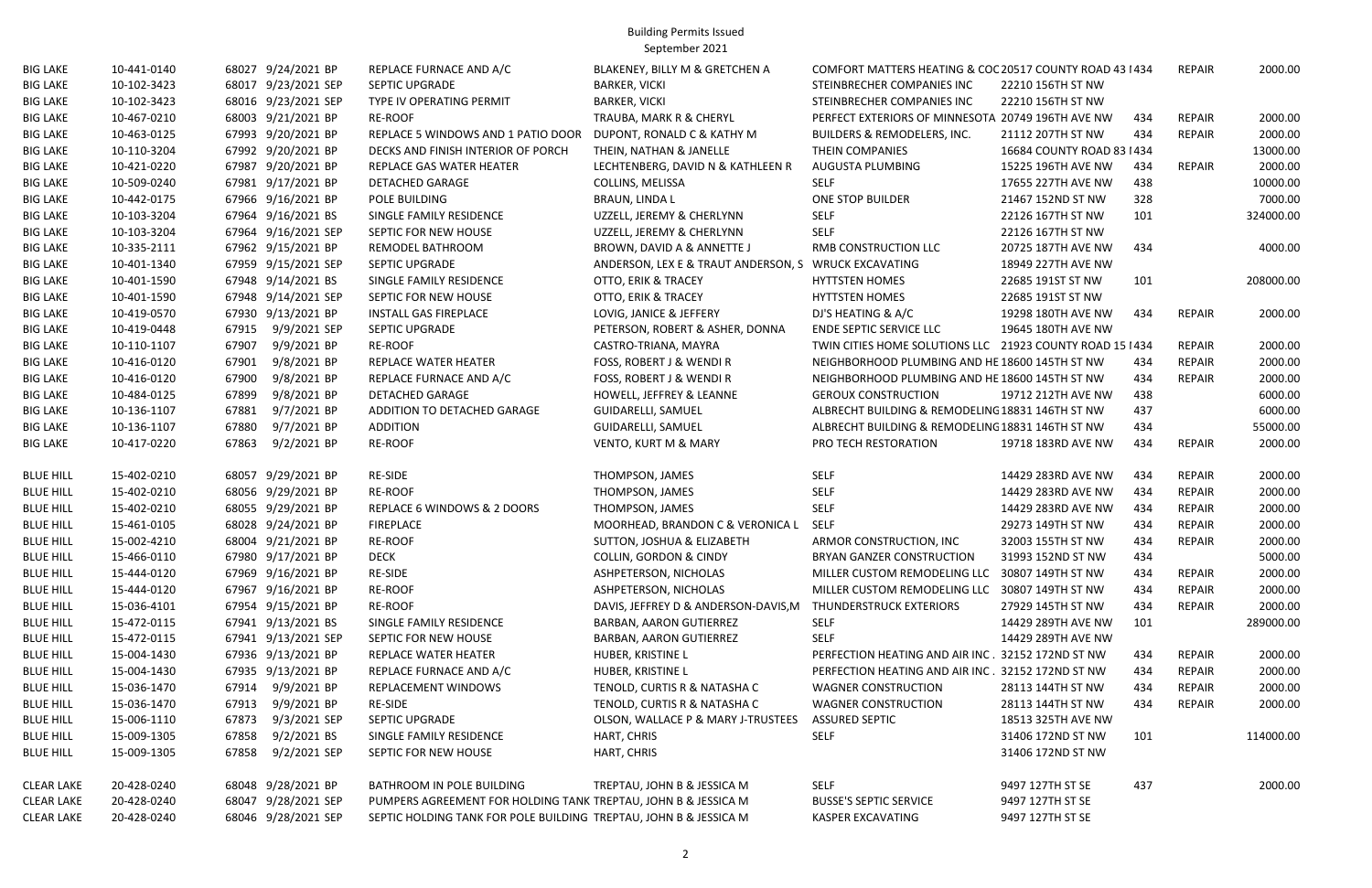Building Permits Issued September 2021

| <b>CLEAR LAKE</b> | 20-103-1000 | 68008 9/21/2021 BP    | <b>RE-ROOF</b>                                                    | STARKEY, THERESA & LYNCH, KRYSTY                      | PRO TECH RESTORATION                             | 7180 115TH AVE SE       | 434 | <b>REPAIR</b> | 2000.00   |
|-------------------|-------------|-----------------------|-------------------------------------------------------------------|-------------------------------------------------------|--------------------------------------------------|-------------------------|-----|---------------|-----------|
| <b>CLEAR LAKE</b> | 20-427-0210 | 68007 9/21/2021 BP    | <b>DETACHED GARAGE</b>                                            | GRAY, GARY H & ANN-TRUST                              | <b>SELF</b>                                      | 6020 106TH ST SE        | 438 |               | 8000.00   |
| <b>CLEAR LAKE</b> | 20-134-3301 | 67997 9/20/2021 BP    | <b>ENCLOSE FRONT PORCH</b>                                        | TOFFOLI, MICHAEL M & CANDACE                          | HAUS CONSTRUCTION INC                            | 12680 108TH AVE SE      | 434 |               | 15000.00  |
| <b>CLEAR LAKE</b> | 20-446-0210 | 67942 9/13/2021 BP    | RE-ROOF HOUSE AND GARAGE                                          | LEITHER, TONY R & JULIE A                             | <b>ASHCO EXTERIORS INC.</b>                      | 11534 82ND AVE SE       | 434 | <b>REPAIR</b> | 2000.00   |
| <b>CLEAR LAKE</b> | 20-115-4001 | 67937 9/13/2021 BP    | REPLACE ALL WINDOWS ON HOUSE AND GA MATSON, JARED & NICOLE        |                                                       | <b>BD EXTERIORS, INC.</b>                        | 9360 115TH AVE SE       | 434 | <b>REPAIR</b> | 2000.00   |
| <b>CLEAR LAKE</b> | 20-105-1102 | 67929 9/13/2021 SEP   | SEPTIC UPGRADE                                                    | PETERSON, GLEN & PATRICIA                             | <b>CLINT'S EXCAVATING LLC</b>                    | 7068 95TH AVE SE        |     |               |           |
| <b>CLEAR LAKE</b> | 20-224-3200 | 67921 9/10/2021 BP    | RAZING OF EXISTING SHED AND MOVE TO D GRAY, KATHRYN V REV TRUST   |                                                       | <b>SELF</b>                                      | 6705 RIVER RD SE        | 649 |               |           |
| <b>CLEAR LAKE</b> | 20-413-0150 | 9/8/2021 BP<br>67895  | RAZING PERMIT FOR EXISTING CABIN                                  | JULI ARNESON SCHLUCHTER REV TRUST                     | LEADING DESIGN BUILDERS                          | 7130 43RD AVE SE        | 649 |               |           |
| <b>CLEAR LAKE</b> | 20-402-0335 | 9/3/2021 SEP<br>67874 | <b>SEPTIC UPGRADE</b>                                             | LILLBACK, DAVID & KELLY                               | <b>WRUCK EXCAVATING</b>                          | 6857 107TH AVE SE       |     |               |           |
| <b>HAVEN</b>      | 25-414-0010 | 68071 9/30/2021 BP    | SOLAR PANELS ROOF MOUNTED                                         | THEIS, JOHN & SANDRA                                  | CR SOLAR                                         | 1302 47TH ST SE         | 325 |               | 10000.00  |
| <b>HAVEN</b>      | 25-412-0175 | 67984 9/20/2021 BP    | REMODEL EXITING SCREEN PORCH INTO LIVIPETERSON, ERIC W & NICOLE E |                                                       | SCHOENBERG CONSTRUCTION                          | 1107 59TH AVE SE        | 434 |               | 10000.00  |
| <b>HAVEN</b>      | 25-402-0430 | 67960 9/15/2021 SEP   | SEPTIC UPGRADE TANK REPLACEMENT                                   | DEPPA, DANIEL R & CHRISTINE L                         | TOWN AND COUNTRY EXCAVATING 3574 13TH AVE SE     |                         |     |               |           |
| HAVEN             | 25-442-0115 | 67928 9/10/2021 BP    | FINISH OFFICE IN POLE BUILDING                                    | BEMBOOM, JAMES J & DIANE                              | <b>SELF</b>                                      | 2206 12TH ST SE         | 437 | $V-B$         | 19000.00  |
| <b>HAVEN</b>      | 25-442-0115 | 67909<br>9/9/2021 SEP | SEPTIC FOR OFFICE                                                 | BEMBOOM, JAMES J & DIANE                              | LAKELAND EXCAVATING, INC                         | 2206 12TH ST SE         |     |               |           |
| LIVONIA           | 30-423-0140 | 68072 9/30/2021 BP    | POLE BUILDING                                                     | TAMEZ, DIANA                                          | ONE STOP BUILDER                                 | 14175 257TH AVE NW      | 328 |               | 14000.00  |
| LIVONIA           | 30-429-0215 | 68069 9/30/2021 BP    | REPLACE ON DEMAND WATER HEATER                                    | STIEFEL, MICHAEL & KATHY                              | THREE RIVERS MECHANICAL                          | 25380 139TH ST NW       | 434 | REPAIR        | 2000.00   |
| <b>LIVONIA</b>    | 30-429-0215 | 68068 9/30/2021 BP    | REPLACE FURNACE AND A/C                                           | STIEFEL, MICHAEL & KATHY                              | THREE RIVERS MECHANICAL                          | 25380 139TH ST NW       | 434 | <b>REPAIR</b> | 2000.00   |
| LIVONIA           | 30-014-4115 | 68060 9/29/2021 BP    | <b>RE-ROOF</b>                                                    | SPIERING, STEVEN & ELVIRA                             | <b>ERIE CONSTRUCTION</b>                         | 10417 256TH AVE NW      | 434 | <b>REPAIR</b> | 2000.00   |
| LIVONIA           | 30-424-0160 | 68059 9/29/2021 BP    | POLE BUILDING                                                     | FILLAFER, RICHARD J & CAROL                           | LATCHAM-LIND                                     | 27380 127TH ST NW       | 328 |               | 16000.00  |
| LIVONIA           | 30-547-0235 | 68058 9/29/2021 BP    | <b>RE-ROOF</b>                                                    | TOKAR FAMILY LIVING TRUST                             | T 10 CONSTRUCTION                                | 27427 107TH ST NW       | 434 | <b>REPAIR</b> | 2000.00   |
| LIVONIA           | 30-430-0106 | 68036 9/27/2021 BP    | <b>FURNACE REPLACEMENT</b>                                        | MEAD, JEFFREY A & COWLEY, KYMBERLY                    | ROL AIR PLUMBING & HEATING                       | 27184 140TH ST NW       | 434 | <b>REPAIR</b> | 2000.00   |
| LIVONIA           | 30-533-0860 | 68033 9/27/2021 BP    | <b>DECK</b>                                                       | KLINKE, LEE & RACHELLE                                | PETE MITCHELL BLDRS                              | 14283 242ND AVE NW      | 434 |               | 6000.00   |
| LIVONIA           | 30-036-4410 | 67994 9/20/2021 BP    | REPLACE 1 WINDOW                                                  | KERN, DOUGLAS & LINDA - TRUSTEES                      | RENEWAL BY ANDERSEN                              | 22980 JARVIS ST NW      | 434 | <b>REPAIR</b> | 2000.00   |
| <b>LIVONIA</b>    | 30-402-0114 | 67988 9/20/2021 BP    | <b>REPLACE 9 WINDOWS</b>                                          | BELANGER, DENNIS & PAMELA                             | CHAMPION WINDOW COMPANY OF 125580 98TH ST NW     |                         | 434 | <b>REPAIR</b> | 2000.00   |
| LIVONIA           | 30-513-0135 | 67985 9/20/2021 BP    | <b>REPLACE 4 WINDOWS</b>                                          | MEYER, TODD & KELLY                                   | HOME DEPOT USA                                   | 26085 103RD ST NW       | 434 | <b>REPAIR</b> | 2000.00   |
| LIVONIA           | 30-460-0115 | 67957 9/15/2021 BP    | FINISHED BASEMENT                                                 | MOLITOR, BRENT M                                      | <b>SELF</b>                                      | 24683 112TH ST NW       | 434 |               | 8000.00   |
| LIVONIA           | 30-460-0115 | 67956 9/15/2021 BP    | FINISH INTERIOR OF POLE BUILDING                                  | MOLITOR, BRENT M                                      | <b>SELF</b>                                      | 24683 112TH ST NW       | 437 |               | 19000.00  |
| LIVONIA           | 30-471-0210 | 67949 9/14/2021 BP    | POLE BUILDING                                                     | DART, TRAVIS C                                        | NORTHLAND BUILDINGS                              | 26449 111TH ST NW       | 328 |               | 17000.00  |
| LIVONIA           | 30-533-0335 | 67946 9/14/2021 BS    | SINGLE FAMILY RESIDENCE                                           | BARRY, DAVID & SALLY                                  | PRICE CUSTOM HOMES                               | 24606 140TH ST NW       | 101 |               | 176000.00 |
| LIVONIA           | 30-533-0335 | 67946 9/14/2021 SEP   | HOOK UP TO COMMUNITY SEPTIC                                       | BARRY, DAVID & SALLY                                  | PRICE CUSTOM HOMES                               | 24606 140TH ST NW       |     |               |           |
| LIVONIA           | 30-440-0360 | 67943 9/14/2021 BP    | FURNACE REPLACEMENT                                               | ZACHMAN, DANIEL N & MARGARET A                        | DJ'S HEATING & A/C                               | 26596 WOODLANDS PKW 434 |     | <b>REPAIR</b> | 2000.00   |
| LIVONIA           | 30-533-0220 | 67932 9/13/2021 BP    | <b>FINISHED BASEMENT</b>                                          | <b>BECHTHOLD, HENRY &amp; DONNA</b>                   | MORNING SUN HOMES, INC                           | 24453 140TH CT NW       | 434 |               | 8000.00   |
| LIVONIA           | 30-022-4400 | 67927 9/10/2021 SEP   | SEPTIC UPGRADE                                                    | KOPKA, R & GODFREY, T                                 | LAKELAND EXCAVATING, INC                         | 11280 245TH AVE NW      |     |               |           |
| LIVONIA           | 30-426-0308 | 9/9/2021 BP<br>67912  | REPLACE 4 WINDOWS                                                 | SMITH, DENNIS E & SARA J                              | RENEWAL BY ANDERSEN                              | 24657 113TH ST NW       | 434 | <b>REPAIR</b> | 2000.00   |
| LIVONIA           | 30-403-0650 | 9/9/2021 BP<br>67911  | REPLACE 9 WINDOWS                                                 | SCOTT, JASMINE                                        | RENEWAL BY ANDERSEN                              | 10091 259TH AVE NW      | 434 | <b>REPAIR</b> | 2000.00   |
| LIVONIA           | 30-530-0225 | 9/8/2021 BP<br>67892  | REPLACE FURNACE AND A/C                                           | COURTNEY, TREVOR & FERRY-COURTNEY, NORTHERNS ONE HOUR |                                                  | 10951 235TH AVE NW      | 434 | <b>REPAIR</b> | 2000.00   |
| LIVONIA           | 30-407-0120 | 9/3/2021 BP<br>67872  | REPLACE WATER HEATER                                              | MUELLENBACH, MARK A & DOREEN G                        | ROL AIR PLUMBING & HEATING                       | 11397 274TH AVE NW      | 434 | REPAIR        | 2000.00   |
| LIVONIA           | 30-004-3415 | 67862<br>9/2/2021 SEP | SEPTIC UPGRADE                                                    | HENNUM, JAMES H & DOLORES                             | <b>MARK'S SEWER SERVICE</b>                      | 27045 FREMONT DR NW     |     |               |           |
| LIVONIA           | 30-455-0115 | 9/2/2021 BP<br>67859  | RE-SIDE HOUSE AND ATTACHED GARAGE                                 | GROESS, DOUGLAS E & ANDREA M                          | <b>ARKO EXTERIORS</b>                            | 26242 102ND ST NW       | 434 | <b>REPAIR</b> | 2000.00   |
| LIVONIA           | 30-408-0320 | 9/1/2021 BP<br>67839  | <b>RE-ROOF WITH REPAIRS</b>                                       | HALL, CHRISTOPHER                                     | <b>DSI HOLDINGS</b>                              | 24615 138TH ST NW       | 434 | <b>REPAIR</b> | 2000.00   |
| LIVONIA           | 30-425-0145 | 67837<br>9/1/2021 SEP | SEPTIC UPGRADE                                                    | SCHLEIFER, GREGORY J & CORNELIA A                     | STEINBRECHER COMPANIES INC                       | 25985 142ND ST NW       |     |               |           |
| <b>ORROCK</b>     | 35-491-0210 | 68039 9/27/2021 BS    | SINGLE FAMILY RESIDENCE                                           |                                                       | JP BROOKS INC                                    | 23931 186TH ST NW       | 101 |               | 222000.00 |
| <b>ORROCK</b>     | 35-491-0210 | 68039 9/27/2021 SEP   | HOOK UP TO COMMUNITY SEPTIC                                       |                                                       | JP BROOKS INC                                    | 23931 186TH ST NW       |     |               |           |
| <b>ORROCK</b>     | 35-033-4304 | 68037 9/27/2021 BP    | REPLACE FURNACE AND A/C                                           | WOODRUFF JR, JOHN E & PAMELA J                        | COMFORT MATTERS HEATING & COC 17024 229TH AVE NW |                         | 434 | REPAIR        | 2000.00   |
|                   |             |                       |                                                                   |                                                       |                                                  |                         |     |               |           |